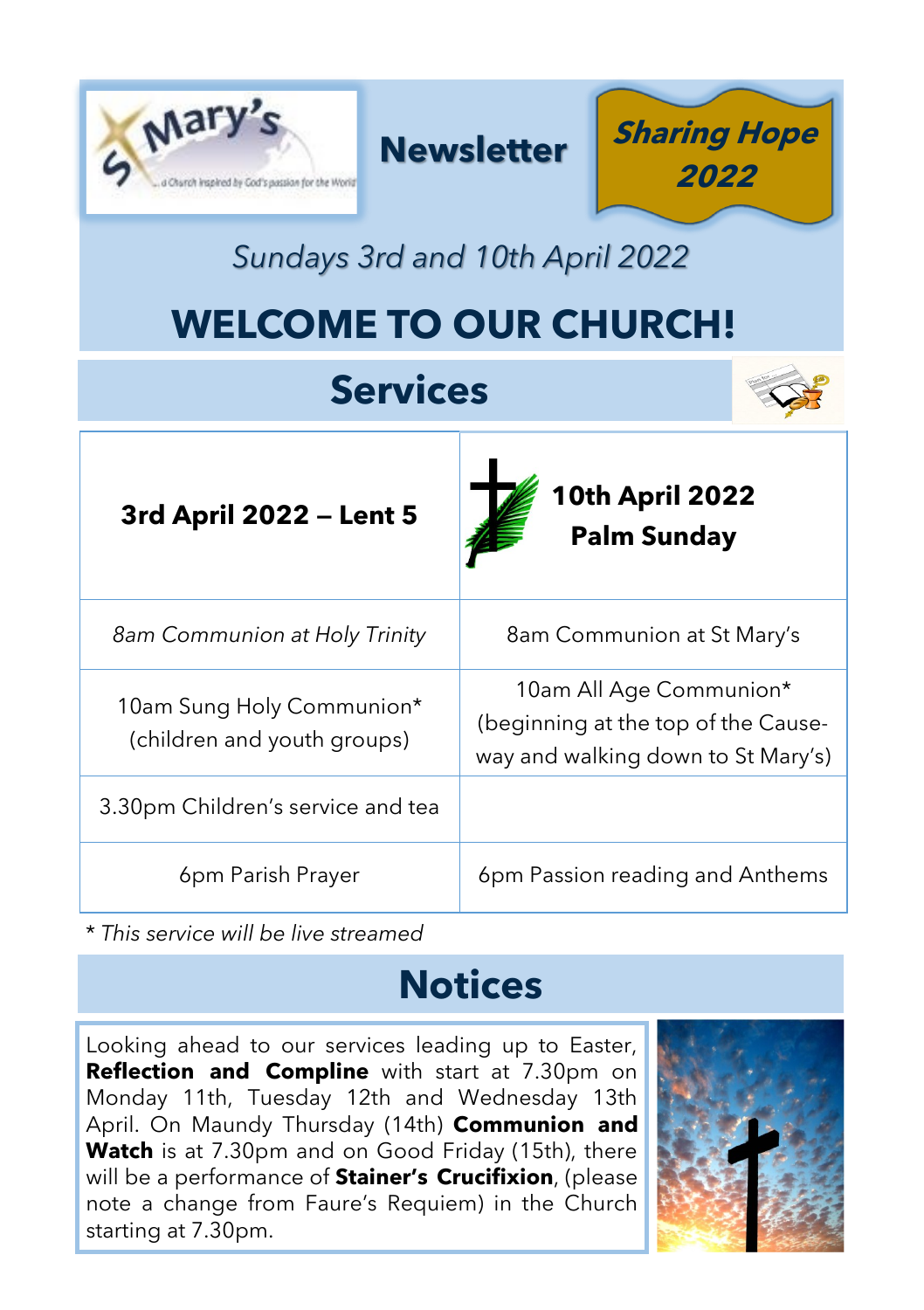

There will be a free **continental breakfast** served in the Leslie Room after the 8am service on the second Sunday of the month, beginning on the **10th of April**.

If you normally eat **Sunday lunch** on your own, why not book to come along and enjoy lunch with us. Our next lunch is almost sold out (10th April) in the Barn but contact the Parish office to be offered a ticket for the May lunch (**12.45pm, 8th** 



**May**) once tickets go on sale. Tickets are £7 and include a hot Sunday lunch (vegetarian option available).

**Easter activities for young people** include a **movie night** in the Church Centre Chapel on **12th April**. Doors open at 6.30pm and the film starts at 7pm, pick up 9.30pm. Drinks and snacks will be available and donations welcome. Then on 21st April, there will be an **Easter walk** at Chesworth farm starting at 4pm. More details from Lee Buck: 07730 782233.

A morning of activities including an **Easter Egg Hunt, Easter Garden,** 



**Crafts & Prayer** for children and families will be in the Church on **Good Friday** between 10 and 11.30am. Please let us know you're coming by contacting Linda Baker on: linda.baker@horshamstmarys.org.uk / 01403 283786.

There will be a **Coffee Morning** in the Barn on **Thursday 21st April** at 10.30am - so why not pop in for a coffee and a chat. Everyone is welcome.

A reminder that the **St Mary's AGM** will be on Thursday 28th April at 7.30pm in the church. All are welcome.

There is still an **ongoing need** for items for **refugees**. Please put any items in bags, with a label saying the contents, in the bell tower at the back of the church.

St Mary's will be holding a **Flower Festival** this year from 22nd to 26th June 2022. The theme will be **"70 Glorious Years" the Queen's Platinum Jubilee.** We will be holding a **Table Top Sale** on **Saturday 7th May**, 9am-12 noon in the Barn to raise funds towards the cost of the flowers. Tables will cost £10 and there will be refreshments and cakes for sale. If you would like



to book a table please contact Val Burgess, Judy Brinkworth, Jo Benson or the Parish Office.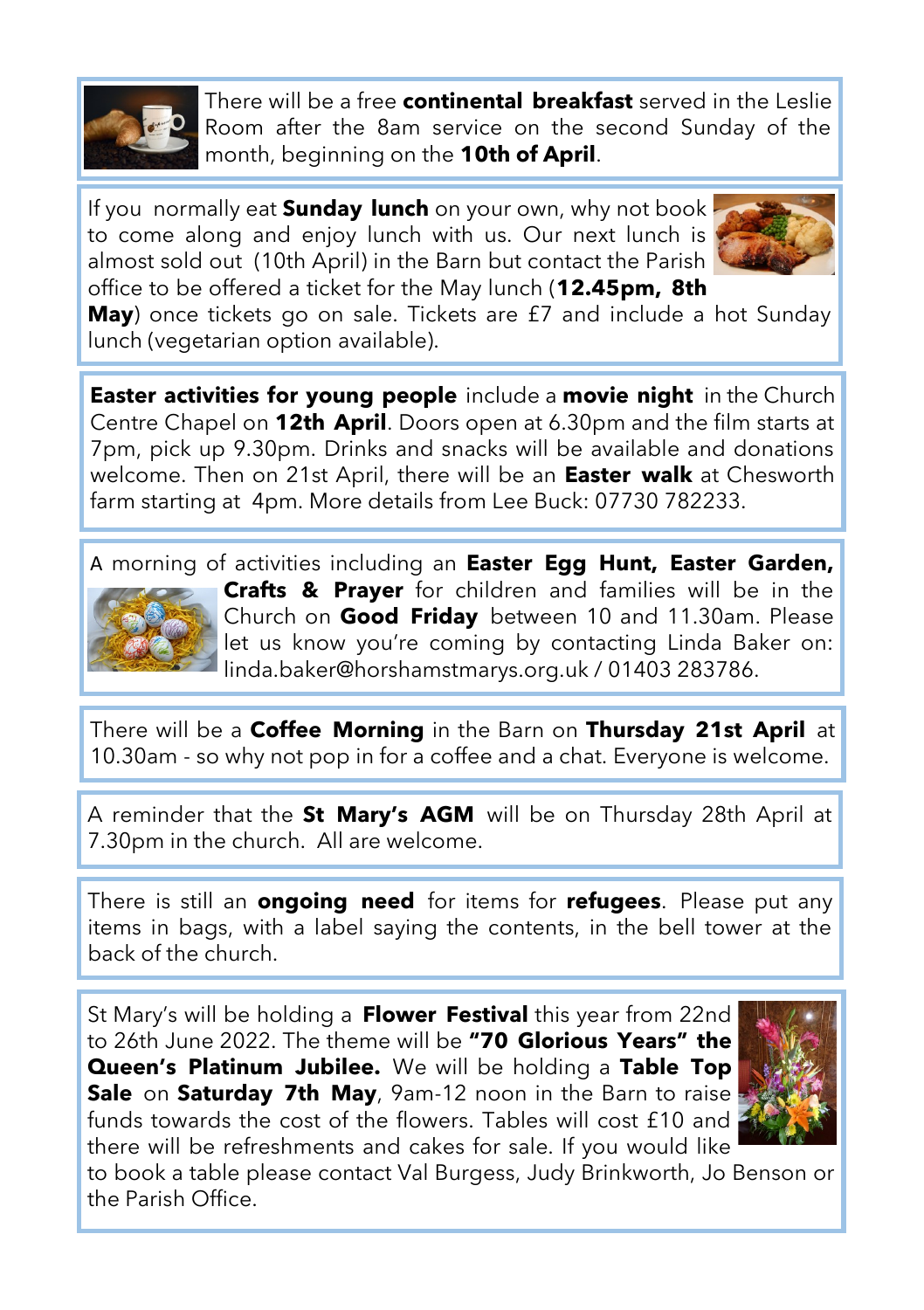### **Across the Parish**



Don't miss the performance of **Joseph and the Amazing Technicolour Dreamcoat** on **Saturday 2nd April** at 6pm in St **G** Mary's Church. Tickets can be booked via the 'What's on' page on **I** the St Mary's Website or by calling the Parish Office. Tickets are free to book but donations will be asked for on the day with proceeds split equally between the British Red Cross' DEC Ukraine Humanitarian Appeal, and St Mary's Church, to help fund future youth productions.

This year's **Parish Lent Course** is almost finished with only one week left of each morning session (Wednesday at 10am in the Leslie Room) and each evening session (Tuesday at 7.30pm on zoom). For more information email office@horshamstmarys.org.uk or phone 01403 253762.

Holy Trinity are organising **regular monthly walks** and would like to invite the St Mary's church family to join them. The next walk is planned for Monday 25th April and further information is available by contacting Pam Whitehouse (01403 756658) Email: pam@chilston.com.

More details are now emerging of the Government's new scheme to enable people in the UK to help and support refugees from Ukraine. I am aware that many will be feeling keen to help but nervous about the level of commitment that will be required. As a church, I am keen that we see our



response to this as a team effort, with everyone playing their part, so that no-one feels overwhelmed. Those who open their homes will need plenty of back-up from the rest of the church. We have set up an 'event' on church suite so that you can register your interest in being part of this parish response by filling in the form on the link below. (Please ignore the date of the 'event' - it is arbitrary!) I am keen to hear from anyone who may have already registered on the government website or who are wondering about doing it, but would like to find out more first. Others may to keen to be part of the back-up support and if you think you may have particular skills that you would like to share, please name them in the any other comments on the form. The link is: **Support for Ukrainian Refugees (01- Apr-2022). ChurchSuite Events**.

"And whatever you do, whether in word or deed, do it all in the name of the Lord Jesus, giving thanks to God the Father through him." Colossians 3:17